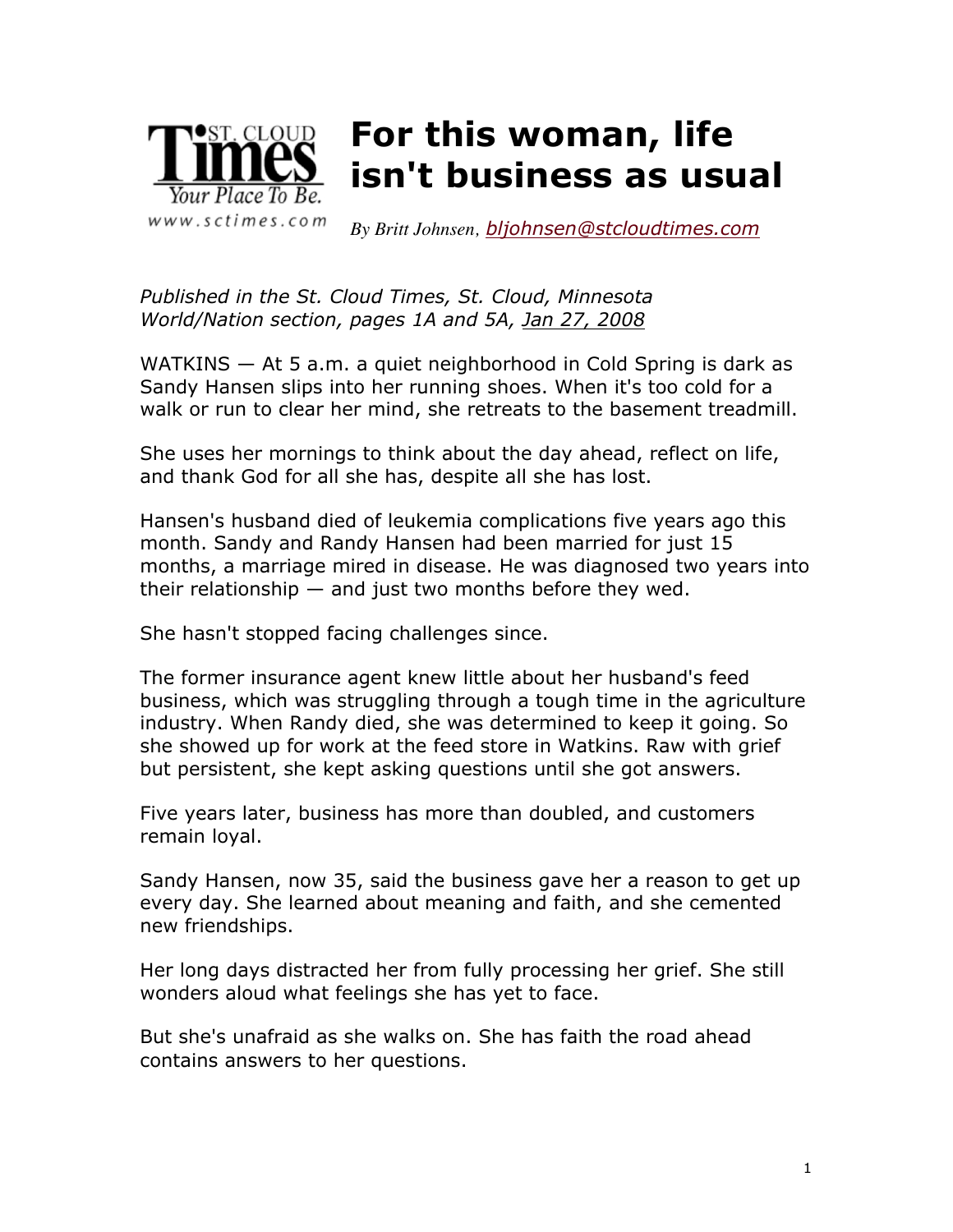### **'One of the best days'**

Sandy and Randy's story started as purely as it ended — peacefully and gracefully.

They met while at a Cold Spring bar with mutual friends one evening in May 2000. He immediately paid close attention to her, recalls Sandy's friend Shelly Kalthoff.

"Randy was all about keeping Sandy happy," Kalthoff said. "He was ... a gentleman. She wanted to be treated like a queen, and he treated her like a queen. He took care of her."

They slow-danced later, and at the end of the night, Randy asked her out on a date.

Sandy said she doesn't remember a moment when she realized they would marry. They just made sense together. Sandy grew up on dairy farm near Albany and Randy was raised on a dairy and hog farm near Cold Spring. They each wanted to live a traditional, uncomplicated life: careers in business, frequent family get-togethers and weekends with their friends. Daily breakfast and dinner together. Love, companionship and a shared Christian faith. Perhaps a family of their own one day.

They marked milestones: anniversaries, birthdays, family gettogethers. Soon they began scheduling their weekends together ballgames, church on Sundays, movies, holidays. Their lives became one.

But their life unraveled as quickly as it solidified.

In August 2002, Randy noticed orange-size bruises on his knees. He played baseball but didn't get hit often. He thought he'd check it out.

It was leukemia, a word that shocked and numbed. A word they Googled the night they found out. A word that gave a life expectancy of three to five years. A word that wrenched rivers of tears from Sandy's soul.

And so began 15 months of hospital visits. From September to October, Randy and Sandy stayed in a Minneapolis hospital. Some days brought happiness and hope; others prompted tears and worries about what was ahead.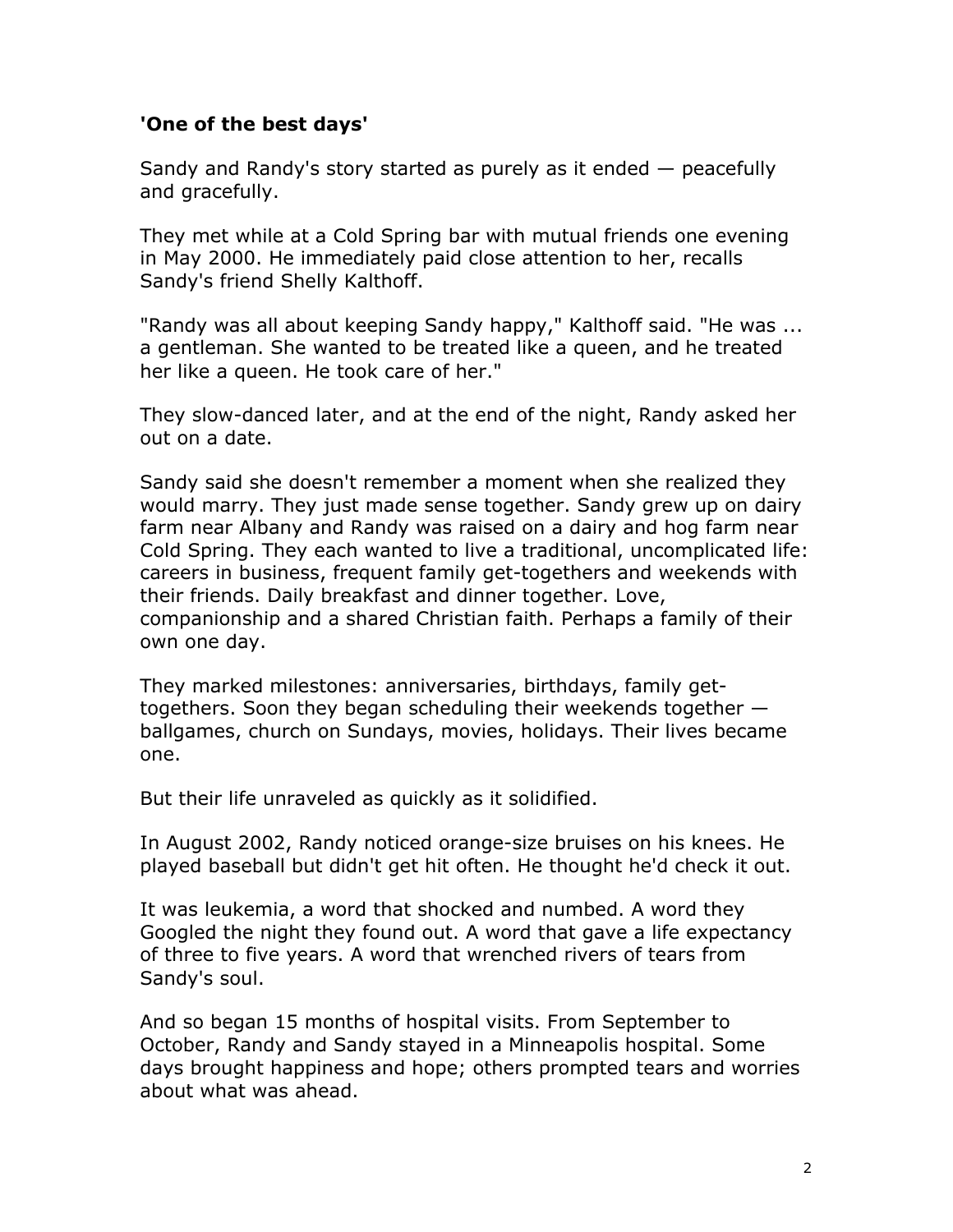A week before their wedding, Randy was released from the hospital.

Like the way they met, their wedding at Sacred Heart Cathedral in Freeport was graceful and smooth. They delegated duties and details to family. It was a tear-filled day shared by 425 family members and friends.

After the joy came the cold reality of Randy's sickness. More treatments. A short remission, but a return of leukemia. He would need a bone-marrow transplant and an extended stay in Minneapolis. Randy and Sandy moved into a small apartment blocks from the hospital.

Then came Christmas Day  $2002 - a$  peaceful day that Sandy calls "one of the best days of my life."

They decided to surprise their families, even though leaving the hospital was not allowed. But they didn't want to be told what to do. Sandy, who had become Randy's full-time caretaker, drove from the Minneapolis hospital to their families' rural Central Minnesota homes. He slept the entire way.

They ate. They opened gifts. They cried.

"People were so happy he was there," she said.

A week later his cancer's complications became too much for his body.

On Jan. 3, 2003, Randy's immune system failed him.

Sandy was struck by loneliness and a sadness that invaded her thoughts. Still, she knew what she had to do.

Inside the peach and tan walls of that hospital room  $-$  one bed, one TV, a chair by the window — Randy and Sandy reasoned they were enduring the experience for a greater cause. They vowed to teach others when they got through it, hoping to help them cope with illness, survive tragedy and not take life for granted. "We were trying to fight for his life. ... We were best buddies. We were in it together."

Randy didn't survive to tell his story. But Sandy still wanted to fulfill their mission.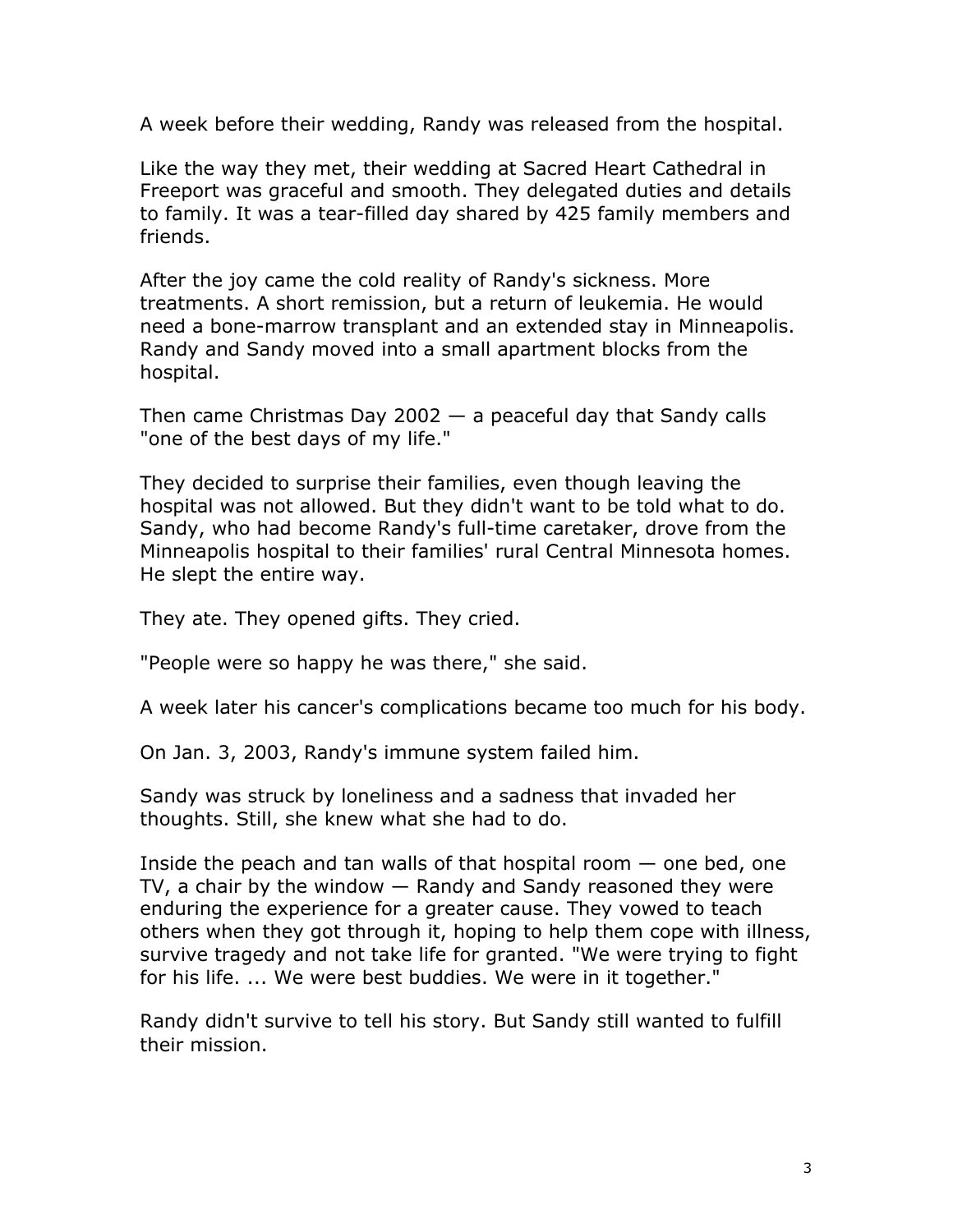#### **New responsibility**

She was granted the daunting responsibility of running Randy's feed business, Ag Venture Feed & Seed Inc. in Watkins. To say she was overwhelmed would be an understatement. She had studied housing development at St. Cloud State University. She knew nothing about accounting or budgeting basics.

She knew nothing about the products Ag Venture sold. She knew nothing of the soybean mill, concentrate, protein and other aspects of animal nutrition. She knew nothing about contracting commodities.

She felt like she had no choice but to take over the business that Randy had owned for more than 10 years. It was struggling financially. Bankruptcy was even an option at one point, but selling it wasn't. So she talked with the employees.

One day in a Watkins cafe she and the employees met to discuss what would come next. She knew some doubted her. She felt out of place, she said during an interview one day at the feed store, wearing a pink Ag Venture shirt with black boots, her blond hair half pulled back, her blue eyes piercing underneath dark eyeliner.

Like many other obstacles, she wasn't going to let skepticism get in the way.

"Let's give this a try," she told employees.

That's when the learning process began  $-$  a process she calls a "school of hard knocks." She knew little and her husband left behind little knowledge of policies and procedures. "My husband died with a lot of information," she said.

But when she needed answers, she asked. She never pretended to know something she didn't. Sandy relied on employees and customers to educate her about good financial practices, about their products and about the industry. Those are people who all helped create a successful business.

"I know I can't do it without them," she said.

She has the support of Randy's family, including his mother, Eileen Hansen, and one of his brothers, Rick Hansen. Rick came to work for Sandy about six months after his brother died.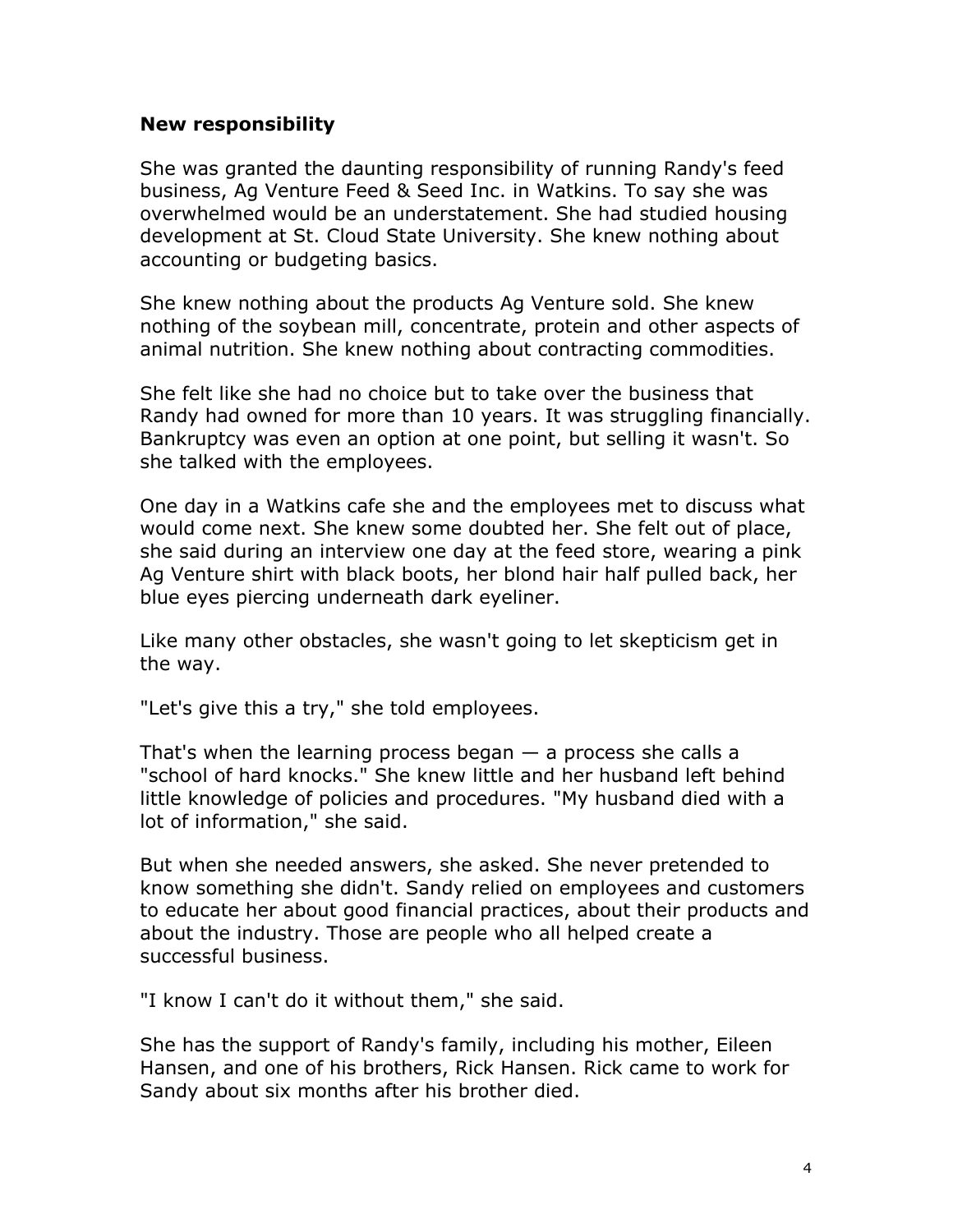"She just dug right in there," Eileen Hansen said. "She's doing a beautiful job."

Still grieving, there were too many 10-hour days. Days that would distract her from processing the intense pain and sadness she felt as a young widow.

Days where the question would never stop nagging: How am I going to make this work?

Some days she couldn't wait to get home and go to sleep, so she could stop thinking. She rarely committed to activities or social functions. She was just too tired.

There were days that she couldn't stay at work and she would go home to collapse in grief. She felt helpless and foggy. She would stare out a window or clean the house when it didn't need cleaning. "Some days, even giving a minute at a time was all I could do," she said. "... It's a day-to-day survival."

What was important was to appear strong. Don't cry in front of employees or customers. Keep on top of day-to-day operations and the big picture.

Her customers and employees knew how important it was for her to seem rock solid. To appear emotionally weak is to signal a weakness in business.

"You can't let people know when times are tough," said Dennis Landwehr, of Landwehr Dairy, which gets its feed from Ag Venture.

While Sandy assumes some questioned her and whispered about her, many said they never doubted her, and talk fondly of her strength and determination.

"A lot of people would have packed up to sell the business and move on," said Daniel Kohls, district sales manager for supplier Form-A-Feed.

Dan Schlangen and his wife, who run a dairy farm near Eden Valley, admire her intelligence and strength. "I don't know how she didn't break down more," he said. "I just admire her positive attitude, more than anything."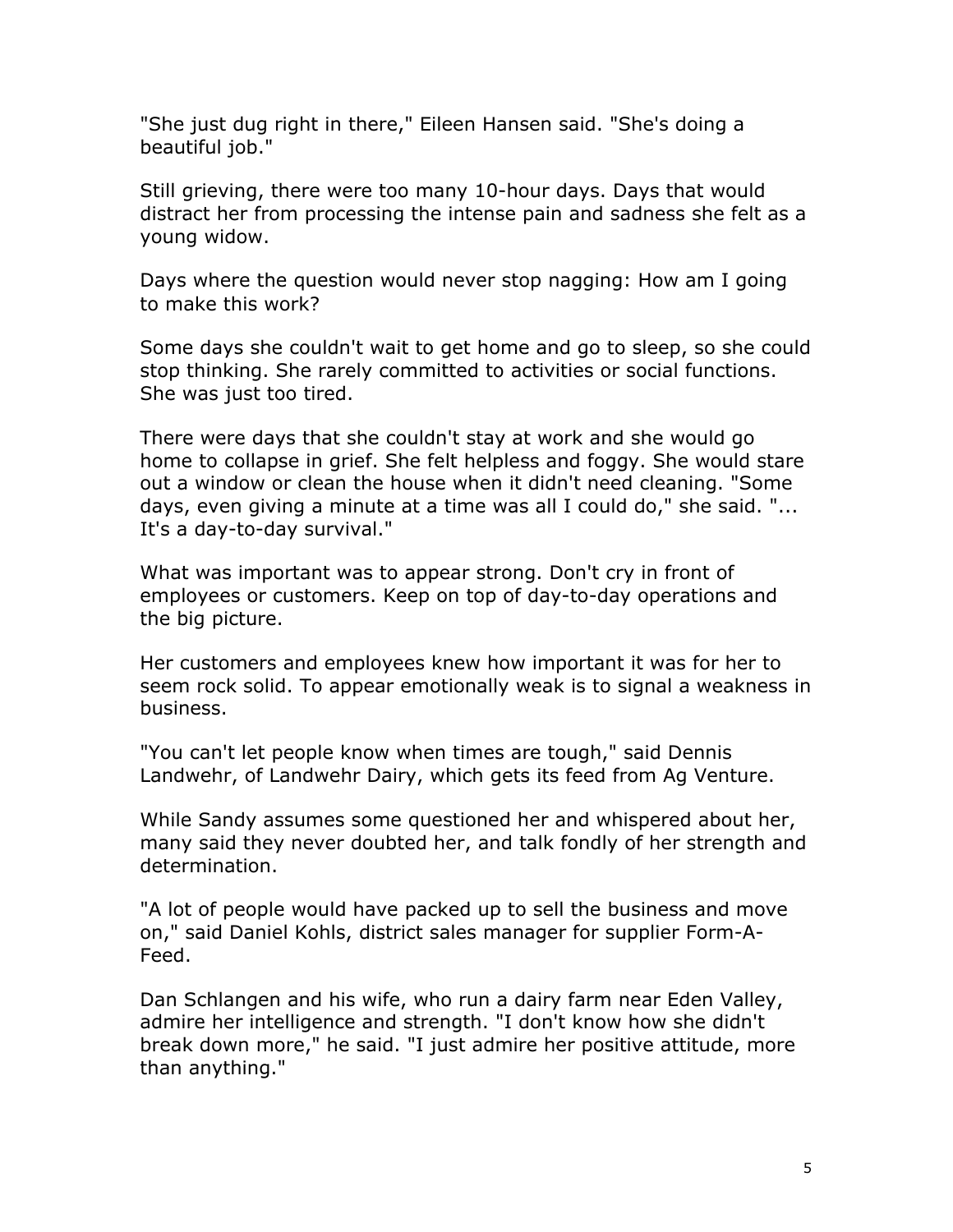# **Relationships**

It took time and hard work, but Sandy Hansen became knowledgeable about the feed business.

"(Our) main goal is to help the customers do well," she said. "We are concerned on a personal level that they succeed. ... We want our customers to know how important they are."

She's comfortable as she talks about the store. She's calm as she talks about taking samples of feed to farms. And she feels good that there's no longer the nagging question of how she'll make it work; rather, she and her team talk about how they can keep the momentum going, how they can continue improving.

Sandy is not solely responsible for doubling the amount of feed that goes out to farms, or tripling sales for the company. But co-workers and customers said she made good decisions, partly due to her determination to understand the business, and partly due to her natural intelligence and knack for organizing.

Her relationships also were key  $-$  relationships that spread warm words about the business.

She bonded with Schlangen. He and his wife would come into the store, and sometimes brought with them a pan of salted nut roll bars — one of Sandy's favorites. He knew the kind of pain that comes from deep loss, and the kind of support she would need. His father died almost 10 years ago. He told her to stay strong and rely on her friends.

At times they shared a couple of tears at the store counter, a rare but important moment when Sandy could ease her guard. But she never fully broke down, he said, something that still amazes him.

"I always said, man, she's made of cement," he said. "But she's warm."

He still comes to the store about once a week. They remember Randy fondly in conversation.

Such relationships helped the business become what it is.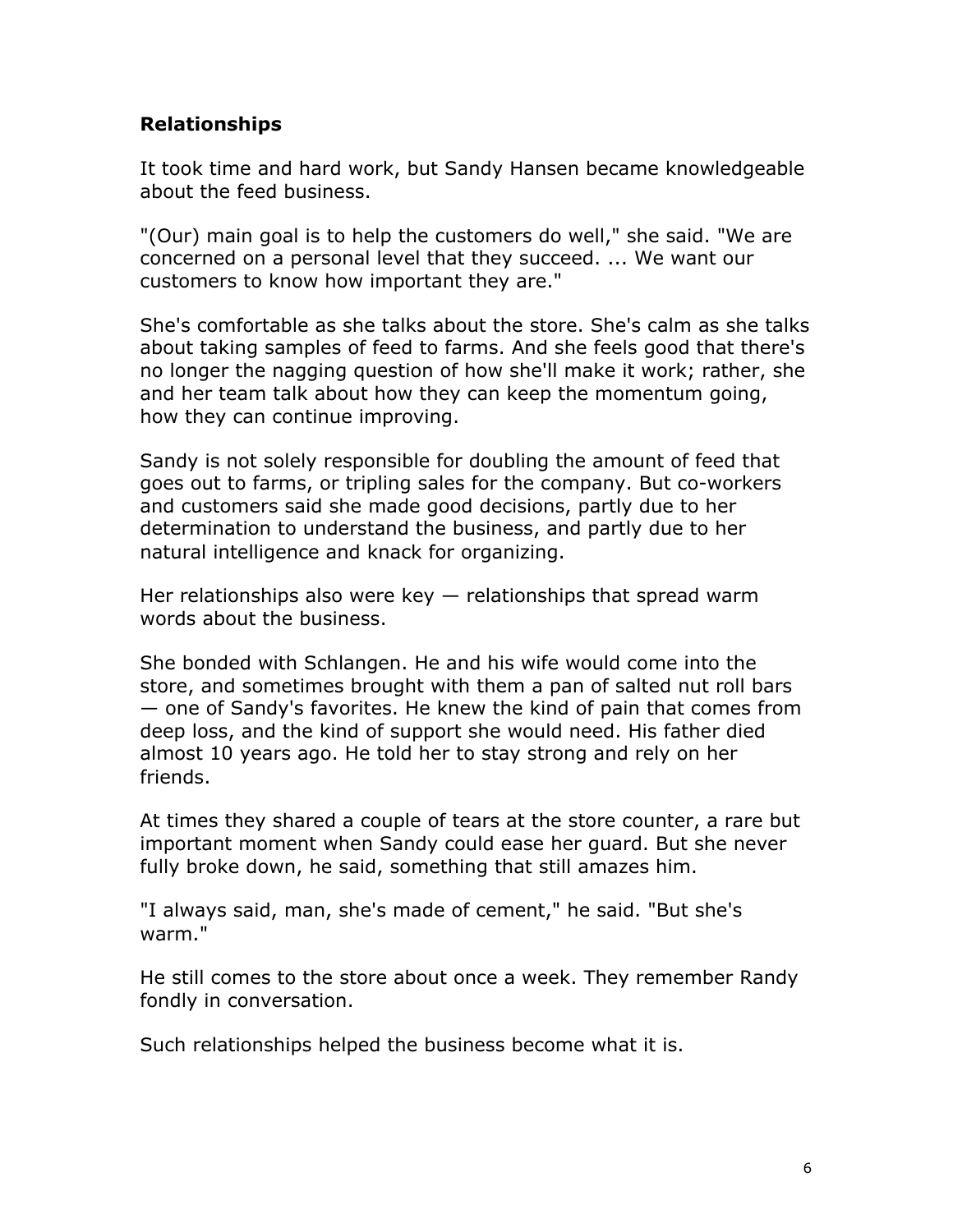She emphasizes the team atmosphere and marvels at customers and employees. Everyone's role is important. "No one can say, that's your job, not mine," she said.

Her flexibility and openness help, too. Sandy is as willing to work on a computer as she is to throw 50-pound bags of feed into a truck, Schlangen said.

Eldred Froehling, 79, had worked at the feed store since it opened more than 20 years ago as Tri-County Feeds.

Like others, he speaks highly of Sandy and her abilities to lead the business in a small community.

"She pays attention to details and is willing to learn," he said.

# **Revelations**

Somewhere between the hospital room in Minneapolis and the feed store in Watkins, Sandy Hansen learned to live again.

It took years. It took reflection and time spent talking to important people in her life, including some close friends and family.

She had cared for Randy for so long that she lost her identity. She had to reinvent herself.

Her spirituality was her base. "We have a God that does not let us down."

Sandy had a watershed year last year. She made a New Year's resolution to "start living again." She hadn't done much besides work and grieve. So she took up running, something she hadn't done in 10 years. She joined Toastmasters in St. Cloud and started playing volleyball. She joined the local economic development authority and the Twin Cities-based National Speakers Association. She's become more social, going to happy hour with friends, attending theater or going shopping. "I think I found a balance," she said.

She put up Christmas decorations for the first time since Randy died snowmen stockings by a windowsill, and a Santa in a sleigh on the floor.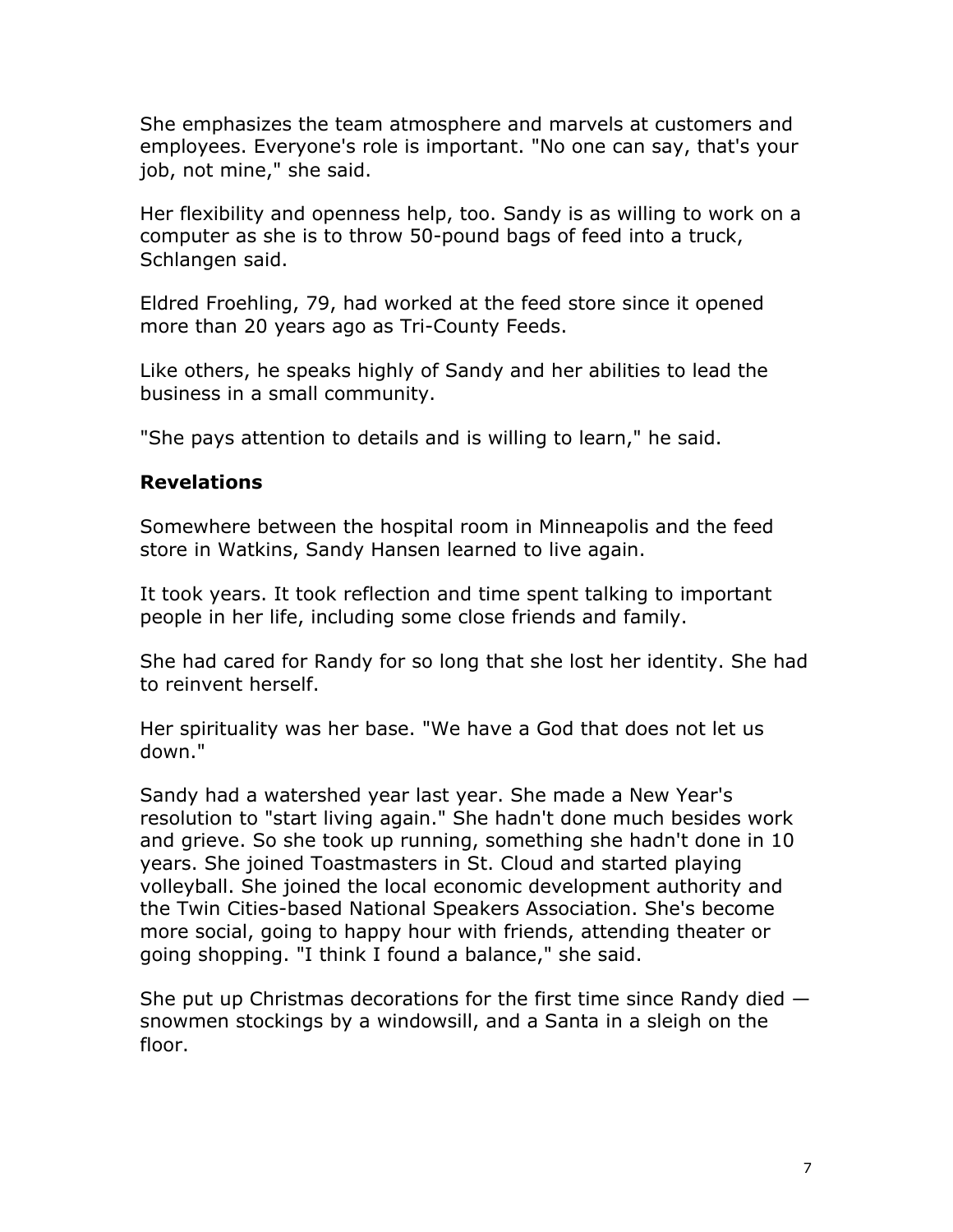She accepted life as a single woman. She had dated, but finally stopped resenting that she's single.

And she faced a stage of grief she had ignored: anger.

She also cut back her hours to a more reasonable 35-40 per week.

She recalls a day in the hospital when she and Randy talked about how they never wanted to work their lives away.

"We so longed for everyday life," she said, like cutting the grass and doing laundry or dishes. Eating at Anton's or Red Lobster. Talking with friends.

"If (working is) all you do, then what do you have at the end of your life?" she said.

Although Randy wasn't around to see it, she has kept her word. She thinks he'd be beaming if he could see her.

"It gave me a whole new reason to experience what we can get to see," she said.

Residual grief still permeates her life. Christmas is usually the hardest time. A week before Christmas 2007 she woke and recalled her memories of Randy on ventilators.

And it's the little things she misses the most. Like Raisin Bran with Randy in the morning before work. Dinner together and watching TV on the couch side by side. His notes that read, "Have a good day. See you tonight."

There were nights that she still watched out the window, hoping his truck would pull into the driveway.

But she prayed to God. She leaned on friends and family. She let her guard down when she most needed it.

"Even when you think you hit rock bottom, there's still hope," she said.